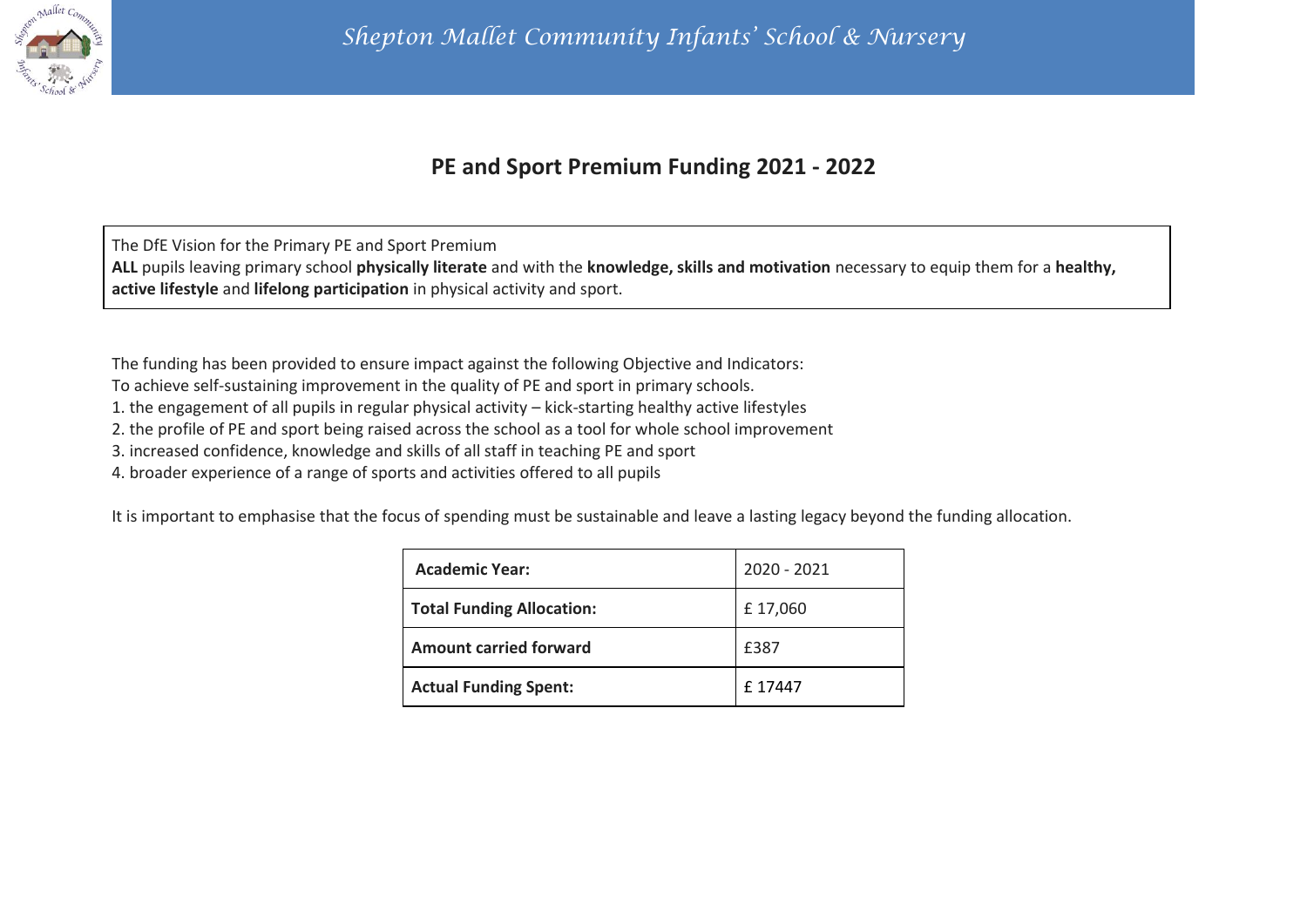

#### **Indicator 1: The engagement of all pupils in regular physical activity - kick-starting healthy active lifestyles**

| <b>Objective</b>                   | <b>Key Actions</b>                               | <b>Allocated funding</b> | <b>Outcomes</b>                                        |
|------------------------------------|--------------------------------------------------|--------------------------|--------------------------------------------------------|
| Sporting opportunities             | Provide a diverse range of sporting activities   |                          | Promoting active and healthy lifestyles with the whole |
|                                    |                                                  |                          | school community.                                      |
|                                    | All children and staff participate in the 'Daily |                          | Promoting active and healthy lifestyles with the whole |
| Daily Mile                         | Mile' programme, jogging or walking round        | No cost                  | school community.                                      |
|                                    | the playground for 15 minutes every day.         |                          |                                                        |
|                                    | SM to organise with staff members. Book          |                          | Whole school inclusive and competitive event.          |
| School Sports Day (Covid allowing) | sports field at St Paul's and arrange for St     | No cost                  | Promoting active and healthy lifestyles with the whole |
|                                    | Paul's Yr 5 children to help run activities.     |                          | school community.                                      |
|                                    |                                                  |                          |                                                        |
|                                    |                                                  |                          |                                                        |

### **Indicator 2: The profile of PE and sport being raised across the school as a tool for whole school improvement**

| <b>Objective</b>                                                         | <b>Key Actions</b>                                                                                                                                                                                                                                                                                                                                   | <b>Allocated funding</b> | <b>Outcomes</b>                                                                                                                                      |
|--------------------------------------------------------------------------|------------------------------------------------------------------------------------------------------------------------------------------------------------------------------------------------------------------------------------------------------------------------------------------------------------------------------------------------------|--------------------------|------------------------------------------------------------------------------------------------------------------------------------------------------|
| Rewards and celebrations                                                 | Sports day prizes, certificates for events and<br>wrist bands for all taking part                                                                                                                                                                                                                                                                    | £50                      | Developing sense of pride and success in sport.                                                                                                      |
| Equipment                                                                | Following discussion with staff re needs for<br>teaching, purchase appropriate equipment                                                                                                                                                                                                                                                             | £750                     | High quality teaching and resources.                                                                                                                 |
| Equip children with life skills that will<br>promote a healthy lifestyle | Continue 'Balanceability' (accredited 'learn £1160<br>to cycle programme for 21/2 to 6yr olds) in<br>school hours and as an after school club,<br>including staff training. Purchase larger<br>balance bikes and some with pedals<br>Additional hours to be given to support<br>staff to ensure all children have the<br>opportunity to participate. |                          | Through a fun and safe introduction to riding a bike,<br>embed in the psyche of young children that cycling and<br>keeping active is a part of life. |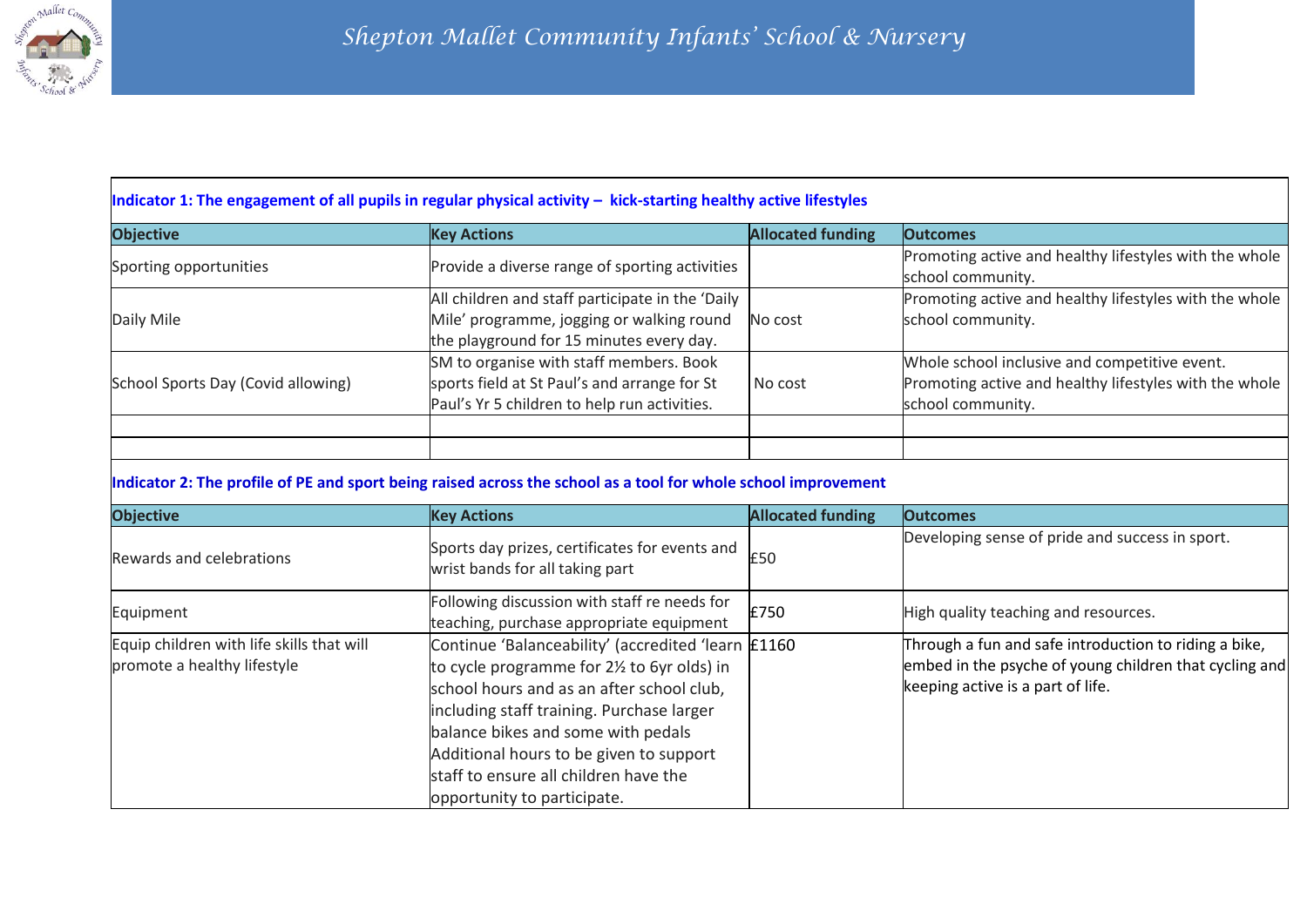

#### **Indicator 3: Increased confidence, knowledge and skills of all staff in teaching Physical Education and sport**

| <b>Objective</b>                            | <b>Key Actions</b>                                                                                                                                                    | <b>Allocated funding</b> | <b>Outcomes</b>                                                                                                                                                                             |
|---------------------------------------------|-----------------------------------------------------------------------------------------------------------------------------------------------------------------------|--------------------------|---------------------------------------------------------------------------------------------------------------------------------------------------------------------------------------------|
| Team Teaching with specialist PE Teachers   | Professional coach employed on a weekly<br>basis to support the teaching of PE across the $\epsilon$ $\geq$ 7021<br>school. Teachers to team teach all year<br>groups |                          | Increased quality of teaching and learning.<br>CPD training with a specialist to develop teachers'<br>knowledge and skills. Teachers improve skills for year<br>groups other than their own |
| Sports coach employed for specialist        | Sports coach working with teachers to                                                                                                                                 | cost included in         | Children with temporary additional needs as a result of                                                                                                                                     |
| coaching for children with additional needs | support children suffering with wellbeing                                                                                                                             | amount for coach         | Covid are more able to integrate into whole class PE                                                                                                                                        |
|                                             | issues following covid                                                                                                                                                | (above)                  | lessons                                                                                                                                                                                     |

## **Indicator 4: Broader experience of a range of sports and activities offered to all pupils**

| <b>Objective</b>                                         | <b>Key Actions</b>                                                                                                                                                | <b>Allocated funding</b> | <b>Outcomes</b>                                                                                                                                                                                               |
|----------------------------------------------------------|-------------------------------------------------------------------------------------------------------------------------------------------------------------------|--------------------------|---------------------------------------------------------------------------------------------------------------------------------------------------------------------------------------------------------------|
| <b>Employ a Play Leader for lunchtimes</b>               | Following training, play leader to lead games<br>and activities for the children at lunchtime.                                                                    | £2664                    | Organised activities at lunch time. Children encouraged<br>to take part in a variety of quality games and activities.<br>Those children who cannot attend after school clubs<br>engaged in sports activities. |
| Extra-curricular clubs                                   | Sports coach to run club one night and on<br>lunchtime per week. One year group per<br>term. Other sports clubs led by teachers eg,<br>multi sports, yoga & dance | £1672                    | Diverse range of clubs for all our children's needs.<br>Encouragement of active and healthy lifestyles.                                                                                                       |
| Sports coach to run activities during school<br>holidays | Activities provided for holiday club                                                                                                                              | £630                     | Diverse range of clubs for all our children's needs.<br>Encouragement of active and healthy lifestyles.                                                                                                       |
| Offer more unusual activities                            | All classes to have a fortnightly lesson in Tai<br>Chi taught through a range of fun exercises,<br>working individually, in pairs and as a group.                 | £3000                    | Tai Chi for children can improve:<br>coordination, balance and body awareness, focus,<br>calmness and relaxation, self-discipline and self-<br>confidence                                                     |
| Dance Festival at Whitstone                              | Yr 2 children are taught dances by Year 10<br>dance students and perform in joint dance<br>show in front of parents                                               | Funded by CLP            | Encouragement of active and healthy lifestyles.<br>Working in partnership with local High School.                                                                                                             |